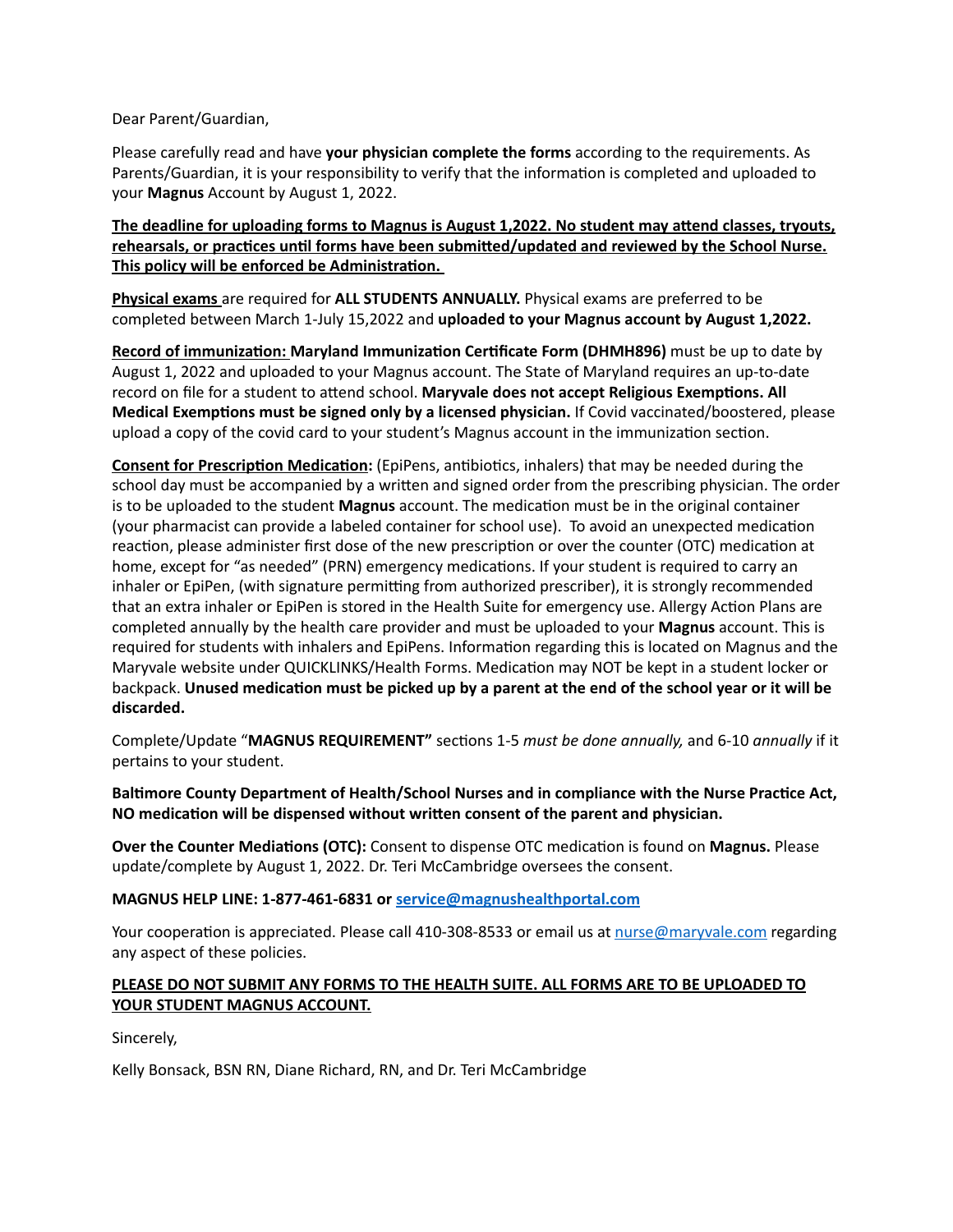#### ■ **Preparticipation Physical Evaluation HISTORY FORM**

| Date of Exam |  |
|--------------|--|
|              |  |

**Name \_\_\_\_\_\_\_\_\_\_\_\_\_\_\_\_\_\_\_\_\_\_\_\_\_\_\_\_\_\_\_\_\_\_\_ Grade \_\_\_\_\_\_\_\_\_\_\_\_\_ Date of birth \_\_\_\_\_\_\_\_\_\_\_\_\_\_\_\_\_\_\_\_\_\_\_\_\_\_\_\_**

**Medicines: Please list all of the prescription and over-the-counter medicines and supplements (herbal and nutritional) that you are currently taking** 

**\_\_\_\_\_\_\_\_\_\_\_\_\_\_\_\_\_\_\_\_\_\_\_\_\_\_\_\_\_\_\_\_\_\_\_\_\_\_\_\_\_\_\_\_\_\_\_\_\_\_\_\_\_\_\_\_\_\_\_\_\_\_\_\_\_\_\_\_\_\_\_\_\_\_\_\_\_\_\_\_\_\_\_\_\_\_\_\_\_\_\_\_\_\_\_\_\_\_\_\_\_\_\_\_**

**\_\_\_\_\_\_\_\_\_\_\_\_\_\_\_\_\_\_\_\_\_\_\_\_\_\_\_\_\_\_\_\_\_\_\_\_\_\_\_\_\_\_\_\_\_\_\_\_\_\_\_\_\_\_\_\_\_\_\_\_\_\_\_\_\_\_\_\_\_\_\_\_\_\_\_\_\_\_\_\_\_\_\_\_\_\_\_\_\_\_\_\_\_\_\_\_\_\_\_\_\_\_\_\_**

**MENTAL HEALTH/ANXIETY: IF YES please explain:**

#### **ALLERGIES: List all**

**Medicines Pollens Food Stinging insects**

GENERAL QUESTION **Explain "Yes" answers below. Circle questions you don't know the answers to.**

| <b>GENERAL QUESTIONS</b>                                                                                                                            | Yes | <b>No</b> | <b>MEDICAL QUESTIONS</b>                                                                                               | Yes | <b>No</b> |
|-----------------------------------------------------------------------------------------------------------------------------------------------------|-----|-----------|------------------------------------------------------------------------------------------------------------------------|-----|-----------|
| 1. Has a doctor ever denied or restricted your participation in sports for<br>any reason?                                                           |     |           | 26. Do you cough, wheeze, or have difficulty breathing during or<br>after exercise?                                    |     |           |
| 2. Do you have any ongoing medical conditions? If so, please identify                                                                               |     |           | 27. Have you ever used an inhaler or taken asthma medicine?                                                            |     |           |
| below: □ Asthma □ Anemia □ Diabetes □ Infections                                                                                                    |     |           | 28. Is there anyone in your family who has asthma?                                                                     |     |           |
| Other:<br>3. Have you ever spent the night in the hospital?                                                                                         |     |           | 29. Were you born without or are you missing a kidney, an eye, a testicle<br>(males), your spleen, or any other organ? |     |           |
| 4. Have you ever had surgery?                                                                                                                       |     |           | 30. Do you have groin pain or a painful bulge or hernia in the groin area?                                             |     |           |
| HEART HEALTH QUESTIONS ABOUT YOU                                                                                                                    | Yes | <b>No</b> | 31. Have you had infectious mononucleosis (mono) within the last month?                                                |     |           |
| 5. Have you ever passed out or nearly passed out DURING or                                                                                          |     |           | 32. Do you have any rashes, pressure sores, or other skin problems?                                                    |     |           |
| AFTER exercise?                                                                                                                                     |     |           | 33. Have you had a herpes or MRSA skin infection?                                                                      |     |           |
| 6. Have you ever had discomfort, pain, tightness, or pressure in your<br>chest during exercise?                                                     |     |           | 34. Have you ever had a head injury or concussion?                                                                     |     |           |
| 7. Does your heart ever race or skip beats (irregular beats) during exercise?                                                                       |     |           | 35. Have you ever had a hit or blow to the head that caused confusion,<br>prolonged headache, or memory problems?      |     |           |
| 8. Has a doctor ever told you that you have any heart problems? If so,                                                                              |     |           | 36. Do you have a history of seizure disorder?                                                                         |     |           |
| check all that apply:<br>$\Box$ High blood pressure<br>$\Box$ A heart murmur                                                                        |     |           | 37. Do you have headaches with exercise?                                                                               |     |           |
| $\Box$ High cholesterol<br>$\Box$ A heart infection<br>$\Box$ Kawasaki disease<br>Other:                                                            |     |           | 38. Have you ever had numbness, tingling, or weakness in your arms or<br>legs after being hit or falling?              |     |           |
| 9. Has a doctor ever ordered a test for your heart? (For example, ECG/EKG,<br>echocardiogram)                                                       |     |           | 39. Have you ever been unable to move your arms or legs after being hit<br>or falling?                                 |     |           |
| 10. Do you get lightheaded or feel more short of breath than expected                                                                               |     |           | 40. Have you ever become ill while exercising in the heat?                                                             |     |           |
| during exercise?                                                                                                                                    |     |           | 41. Do you get frequent muscle cramps when exercising?                                                                 |     |           |
| 11. Have you ever had an unexplained seizure?                                                                                                       |     |           | 42. Do you or someone in your family have sickle cell trait or disease?                                                |     |           |
| 12. Do you get more tired or short of breath more quickly than your friends                                                                         |     |           | 43. Have you had any problems with your eyes or vision?                                                                |     |           |
| during exercise?                                                                                                                                    |     |           | 44. Have you had any eye injuries?                                                                                     |     |           |
| HEART HEALTH QUESTIONS ABOUT YOUR FAMILY                                                                                                            | Yes | <b>No</b> | 45. Do you wear glasses or contact lenses?                                                                             |     |           |
| 13. Has any family member or relative died of heart problems or had an<br>unexpected or unexplained sudden death before age 50 (including           |     |           | 46. Do you wear protective eyewear, such as goggles or a face shield?                                                  |     |           |
| drowning, unexplained car accident, or sudden infant death syndrome)?                                                                               |     |           | 47. Do you worry about your weight?                                                                                    |     |           |
| 14. Does anyone in your family have hypertrophic cardiomyopathy, Marfan<br>syndrome, arrhythmogenic right ventricular cardiomyopathy, long QT       |     |           | 48. Are you trying to or has anyone recommended that you gain or<br>lose weight?                                       |     |           |
| syndrome, short QT syndrome, Brugada syndrome, or catecholaminergic                                                                                 |     |           | 49. Are you on a special diet or do you avoid certain types of foods?                                                  |     |           |
| polymorphic ventricular tachycardia?                                                                                                                |     |           | 50. Have you ever had an eating disorder?                                                                              |     |           |
| 15. Does anyone in your family have a heart problem, pacemaker, or<br>implanted defibrillator?                                                      |     |           | 51. Do you have any concerns that you would like to discuss with a doctor?                                             |     |           |
| 16. Has anyone in your family had unexplained fainting, unexplained                                                                                 |     |           | <b>FEMALES ONLY</b>                                                                                                    |     |           |
| seizures, or near drowning?                                                                                                                         |     |           | 52. Have you ever had a menstrual period?                                                                              |     |           |
| BONE AND JOINT QUESTIONS                                                                                                                            | Yes | <b>No</b> | 53. How old were you when you had your first menstrual period?                                                         |     |           |
| 17. Have you ever had an injury to a bone, muscle, ligament, or tendon<br>that caused you to miss a practice or a game?                             |     |           | 54. How many periods have you had in the last 12 months?<br>Explain "yes" answers here                                 |     |           |
| 18. Have you ever had any broken or fractured bones or dislocated joints?                                                                           |     |           |                                                                                                                        |     |           |
| 19. Have you ever had an injury that required x-rays, MRI, CT scan,<br>injections, therapy, a brace, a cast, or crutches?                           |     |           |                                                                                                                        |     |           |
| 20. Have you ever had a stress fracture?                                                                                                            |     |           |                                                                                                                        |     |           |
| 21. Have you ever been told that you have or have you had an x-ray for neck<br>instability or atlantoaxial instability? (Down syndrome or dwarfism) |     |           |                                                                                                                        |     |           |
| 22. Do you regularly use a brace, orthotics, or other assistive device?                                                                             |     |           |                                                                                                                        |     |           |
| 23. Do you have a bone, muscle, or joint injury that bothers you?                                                                                   |     |           |                                                                                                                        |     |           |
| 24. Do any of your joints become painful, swollen, feel warm, or look red?                                                                          |     |           |                                                                                                                        |     |           |
| 25. Do you have any history of juvenile arthritis or connective tissue disease?                                                                     |     |           |                                                                                                                        |     |           |

I hereby state that, to the best of my knowledge, my answers to the above questions are complete and correct. Signature of athlete **Signature of parent/guardian** Signature of parent/guardian **Signature of parent/guardian** Date Date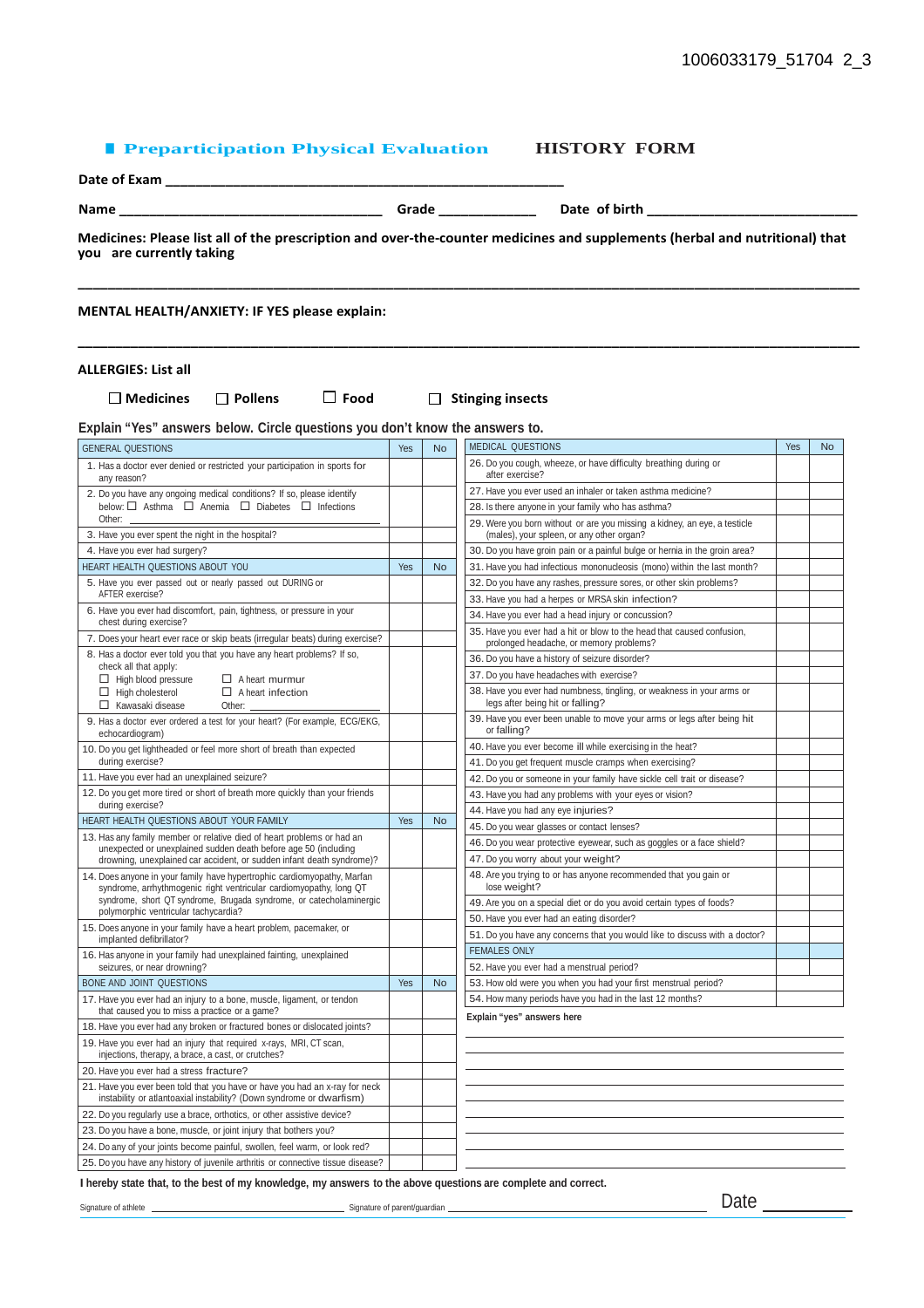#### ■■■**Preparticipation Physical Evaluation PHYSICAL EXAMINATION FORM**

| Name                                                                                                                                                                                                                                                                                                                                                                                                                                                                                                         |              | Date of birth the state of the state of the state of the state of the state of the state of the state of the s |                                                | Date of Exam                                                                                                                                                                                                                            |
|--------------------------------------------------------------------------------------------------------------------------------------------------------------------------------------------------------------------------------------------------------------------------------------------------------------------------------------------------------------------------------------------------------------------------------------------------------------------------------------------------------------|--------------|----------------------------------------------------------------------------------------------------------------|------------------------------------------------|-----------------------------------------------------------------------------------------------------------------------------------------------------------------------------------------------------------------------------------------|
| PHYSICIAN REMINDERS<br>1. Consider additional questions on more sensitive issues<br>• Do you feel stressed out or under a lot of pressure?<br>• Do you ever feel sad, hopeless, depressed, or anxious?<br>• Do you feel safe at your home or residence?<br>• Have you ever tried cigarettes, chewing tobacco, snuff, or dip?<br>• During the past 30 days, did you use chewing tobacco, snuff, or dip?<br>2. Consider reviewing questions on cardiovascular symptoms (questions 5-14).<br><b>EXAMINATION</b> |              | performance?                                                                                                   | • Do you drink alcohol or use any other drugs? | • Have you ever taken anabolic steroids or used any other performance supplement?<br>• Have you ever taken any supplements to help you gain or lose weight or improve your<br>• Do you wear a seat belt, use a helmet, and use condoms? |
| Height<br>Weight                                                                                                                                                                                                                                                                                                                                                                                                                                                                                             | $\Box$ Male  | $\Box$ Female                                                                                                  |                                                |                                                                                                                                                                                                                                         |
| <b>BP</b><br>$\sqrt{2}$<br>Pulse                                                                                                                                                                                                                                                                                                                                                                                                                                                                             | Vision R 20/ |                                                                                                                | L20/                                           | Corrected $\Box$ Y $\Box$ N                                                                                                                                                                                                             |
| <b>MEDICAL</b>                                                                                                                                                                                                                                                                                                                                                                                                                                                                                               |              | <b>NORMAL</b>                                                                                                  |                                                | <b>ABNORMAL FINDINGS</b>                                                                                                                                                                                                                |
| Appearance<br>• Marfan stigmata (kyphoscoliosis, high-arched palate, pectus excavatum, arachnodactyly,<br>arm span > height, hyperlaxity, myopia, MVP, aortic insufficiency)<br>Eyes/ears/nose/throat<br>• Pupils equal                                                                                                                                                                                                                                                                                      |              |                                                                                                                |                                                |                                                                                                                                                                                                                                         |
| • Hearing                                                                                                                                                                                                                                                                                                                                                                                                                                                                                                    |              |                                                                                                                |                                                |                                                                                                                                                                                                                                         |
| Lymph nodes                                                                                                                                                                                                                                                                                                                                                                                                                                                                                                  |              |                                                                                                                |                                                |                                                                                                                                                                                                                                         |
| Heart <sup>a</sup><br>• Murmurs (auscultation standing, supine, +/- Valsalva)<br>Location of point of maximal impulse (PMI)                                                                                                                                                                                                                                                                                                                                                                                  |              |                                                                                                                |                                                |                                                                                                                                                                                                                                         |
| Pulses<br>Simultaneous femoral and radial pulses                                                                                                                                                                                                                                                                                                                                                                                                                                                             |              |                                                                                                                |                                                |                                                                                                                                                                                                                                         |
| Lungs                                                                                                                                                                                                                                                                                                                                                                                                                                                                                                        |              |                                                                                                                |                                                |                                                                                                                                                                                                                                         |
| Abdomen                                                                                                                                                                                                                                                                                                                                                                                                                                                                                                      |              |                                                                                                                |                                                |                                                                                                                                                                                                                                         |
| Genitourinary (males only) <sup>b</sup>                                                                                                                                                                                                                                                                                                                                                                                                                                                                      |              |                                                                                                                |                                                |                                                                                                                                                                                                                                         |
| Skin<br>• HSV, lesions suggestive of MRSA, tinea corporis                                                                                                                                                                                                                                                                                                                                                                                                                                                    |              |                                                                                                                |                                                |                                                                                                                                                                                                                                         |
| Neurologic <sup>c</sup>                                                                                                                                                                                                                                                                                                                                                                                                                                                                                      |              |                                                                                                                |                                                |                                                                                                                                                                                                                                         |
| MUSCULOSKELETAL                                                                                                                                                                                                                                                                                                                                                                                                                                                                                              |              |                                                                                                                |                                                |                                                                                                                                                                                                                                         |
| Neck                                                                                                                                                                                                                                                                                                                                                                                                                                                                                                         |              |                                                                                                                |                                                |                                                                                                                                                                                                                                         |
| <b>Back</b>                                                                                                                                                                                                                                                                                                                                                                                                                                                                                                  |              |                                                                                                                |                                                |                                                                                                                                                                                                                                         |
| Shoulder/arm                                                                                                                                                                                                                                                                                                                                                                                                                                                                                                 |              |                                                                                                                |                                                |                                                                                                                                                                                                                                         |
| Elbow/forearm                                                                                                                                                                                                                                                                                                                                                                                                                                                                                                |              |                                                                                                                |                                                |                                                                                                                                                                                                                                         |
| Wrist/hand/fingers                                                                                                                                                                                                                                                                                                                                                                                                                                                                                           |              |                                                                                                                |                                                |                                                                                                                                                                                                                                         |
| Hip/thigh                                                                                                                                                                                                                                                                                                                                                                                                                                                                                                    |              |                                                                                                                |                                                |                                                                                                                                                                                                                                         |
| Knee                                                                                                                                                                                                                                                                                                                                                                                                                                                                                                         |              |                                                                                                                |                                                |                                                                                                                                                                                                                                         |
| Leg/ankle                                                                                                                                                                                                                                                                                                                                                                                                                                                                                                    |              |                                                                                                                |                                                |                                                                                                                                                                                                                                         |
| Foot/toes                                                                                                                                                                                                                                                                                                                                                                                                                                                                                                    |              |                                                                                                                |                                                |                                                                                                                                                                                                                                         |
| Functional<br>• Duck-walk, single leg hop                                                                                                                                                                                                                                                                                                                                                                                                                                                                    |              |                                                                                                                |                                                |                                                                                                                                                                                                                                         |

#### **EMERGENCY INFORMATION**

**Allergies**

**Other information** 

#### **CLEARANCE FORM**

 $\Box$  Cleared for all sports without restriction  $\Box$  Cleared for all sports without restriction wi

Cleared for all sports without restriction with recommendations for further evaluation or treatment for

□ Not cleared

- $\square$  Pending further evaluation<br> $\square$  For any sports
- $\Box$  For any sports<br> $\Box$  For certain spo
- For certain sports Reason<sub>-</sub>

Recommendations

I have examined the above-named student and completed the preparticipation physical evaluation. The athlete does not present apparent clinical contraindications to practice and participate in the sport(s) as outlined above. A copy of the physical exam is on record in my office and can be made available to the school at the request of the parents. If conditions arise after the athlete has been cleared for participation, the physician may rescind the clearance until the problem is resolved and the potential consequences are completely explained to the athlete (and **parents/guardians).**

Name of physician (print/type) Date

Signature of physician **of the contract of the contract of the contract of the contract of the contract of the contract of the contract of the contract of the contract of the contract of the contract of the contract of the**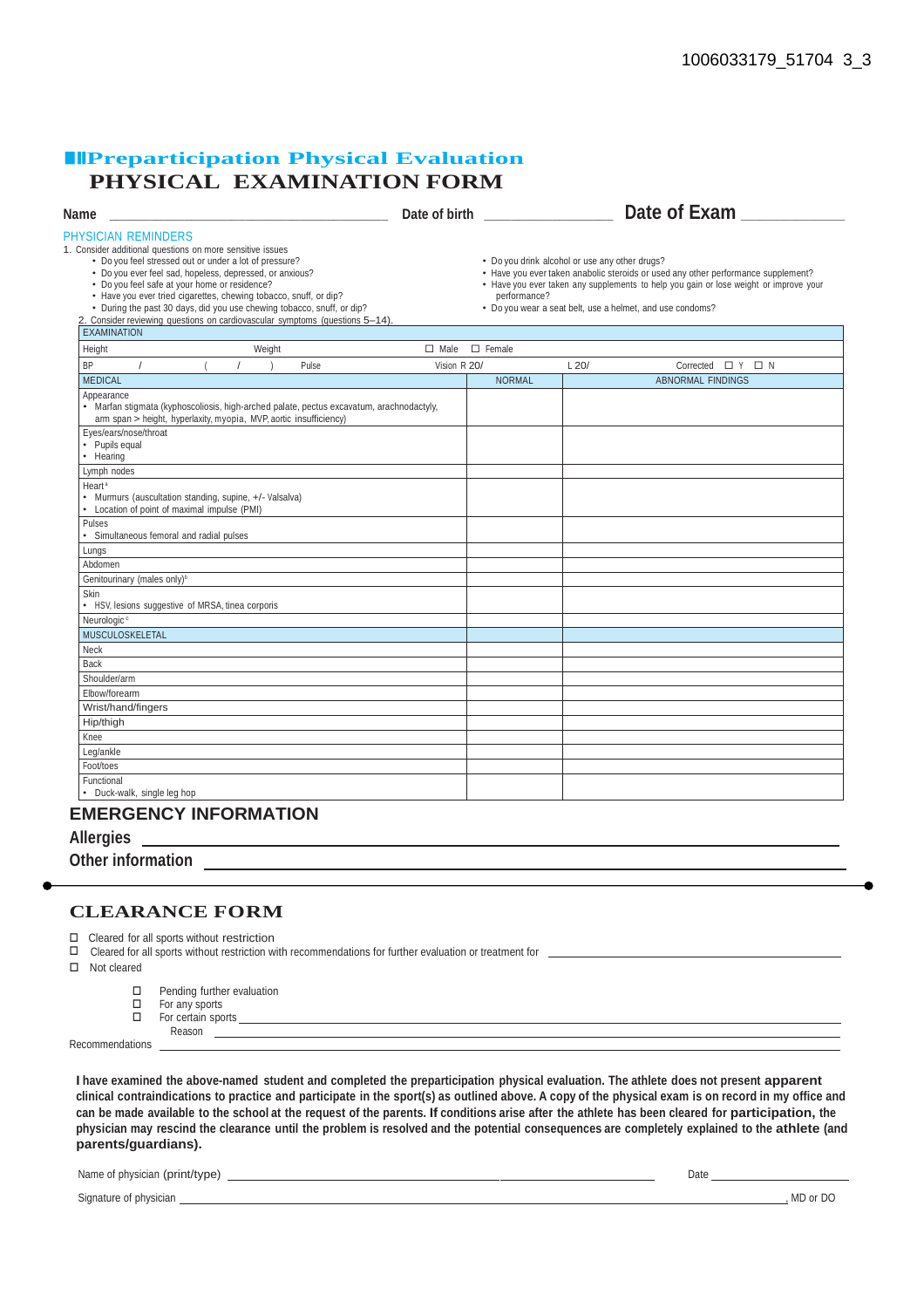# **MARYVALE**

# **Consent for Prescription Medications**

(Order to be written by physician)

Please note one form must be completed annually for each medication. Medications should be brought to school in the original labeled container.

**Student's Full Name: \_\_\_\_\_\_\_\_\_\_\_\_\_\_\_\_\_\_\_\_\_\_\_\_\_\_\_\_\_\_\_\_\_\_\_\_\_\_\_\_\_\_\_\_\_\_\_\_\_\_\_\_\_\_\_\_\_\_\_\_\_\_\_\_\_\_\_\_\_\_\_** 

| Medication (dosage/ route/ time/ frequency): |            |
|----------------------------------------------|------------|
| If PRN, for what symptoms:                   | Stop date: |

Relevant side effects:

### **Asthma Inhaler/ Epi-Pen/ Insulin:**

 Student is able to self-administer and carry asthma inhalant medication as prescribed above. She has been instructed by her physician, nurse, parent **(circle at least one**) and understands the purpose and appropriate methods and frequency of use of her inhaler.

Student is able to self-administer and carry epinephrine auto-injector as prescribed above. She has been instructed by her physician, nurse, parent (**circle at least one**) and understands the purpose and appropriate methods and time to administer the auto-injector. \*

Student is able to self-administer her insulin with supervision in the nurse's office and/or manage her insulin pump as she has been trained by her physician, nurse, parent (**circle at least one**). \*\*

## **\*Please attach Allergy Action Plan if epinephrine auto-injector is prescribed. \*\*Please attach diabetes school orders as applicable.**

| Parent/ Guardian Signature: | Date: |
|-----------------------------|-------|
| Physician Signature:        | Date: |
| Name printed:               |       |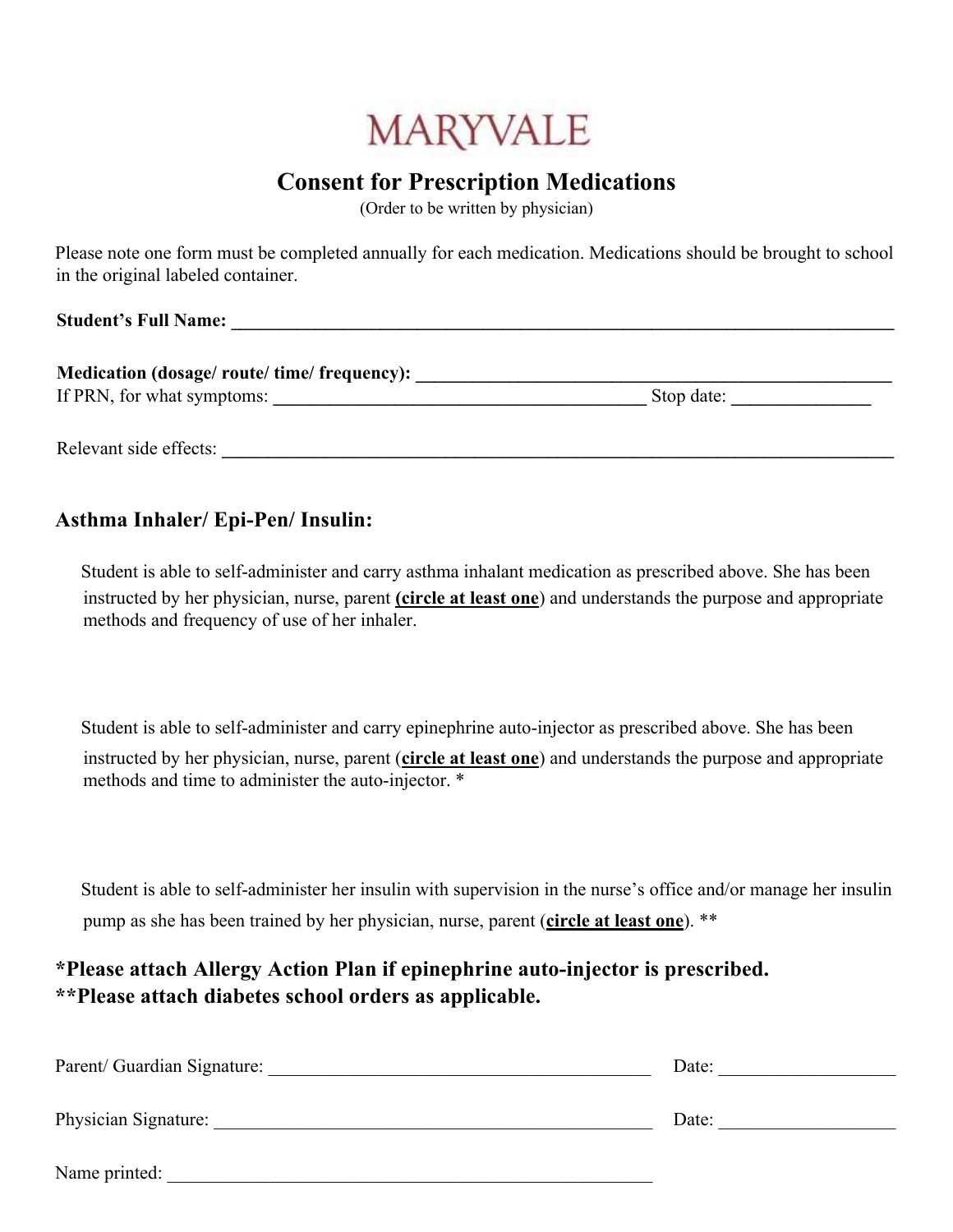|                        |                                                                                                                                                       |                                                       | <b>MARYVALE</b><br><b>Allergy Action Plan</b>                                                      |                   |                                       | <b>Place</b><br>Your<br>Daughter's<br><b>Picture Here</b> |  |  |  |
|------------------------|-------------------------------------------------------------------------------------------------------------------------------------------------------|-------------------------------------------------------|----------------------------------------------------------------------------------------------------|-------------------|---------------------------------------|-----------------------------------------------------------|--|--|--|
|                        |                                                                                                                                                       |                                                       |                                                                                                    | DOB:              |                                       |                                                           |  |  |  |
|                        |                                                                                                                                                       |                                                       |                                                                                                    | <b>Asthmatic:</b> |                                       | Yes                                                       |  |  |  |
|                        |                                                                                                                                                       |                                                       | <b>Step 1: Treatment</b>                                                                           |                   |                                       |                                                           |  |  |  |
| <u>Symptoms</u>        |                                                                                                                                                       |                                                       |                                                                                                    |                   |                                       | <b>Give checked medication(s)</b>                         |  |  |  |
|                        | If a food allergen has been ingested, but no symptoms:                                                                                                |                                                       |                                                                                                    |                   | $\Box$ Antihistamine<br>$\Box$ EpiPen |                                                           |  |  |  |
| Mouth<br>$\bullet$     |                                                                                                                                                       | Itching, tingling, or swelling of lips, tongue, mouth |                                                                                                    | $\Box$ EpiPen     |                                       | $\Box$ Antihistamine                                      |  |  |  |
| Skin<br>$\bullet$      |                                                                                                                                                       | Hives, itchy rash, swelling of face or extremities    |                                                                                                    | $\Box$ EpiPen     |                                       | $\Box$ Antihistamine                                      |  |  |  |
| $\bullet$<br>Gut       |                                                                                                                                                       | Nausea, abdominal cramps, vomiting, diarrhea          |                                                                                                    | $\Box$ EpiPen     |                                       | $\Box$ Antihistamine                                      |  |  |  |
| Throat *<br>$\bullet$  |                                                                                                                                                       | Tightening of throat, hoarseness, hacking cough       |                                                                                                    | $\Box$ EpiPen     |                                       | $\Box$ Antihistamine                                      |  |  |  |
| Lung $*$<br>$\bullet$  |                                                                                                                                                       | Shortness of breath, repetitive coughing, wheezing    |                                                                                                    | $\Box$ EpiPen     |                                       | $\Box$ Antihistamine                                      |  |  |  |
| $\bullet$<br>Heart *   |                                                                                                                                                       |                                                       | Thready pulse, low blood pressure, fainting, pale, blueness                                        | $\Box$ EpiPen     |                                       | $\Box$ Antihistamine                                      |  |  |  |
| Other *<br>$\bullet$   |                                                                                                                                                       |                                                       |                                                                                                    | $\Box$ EpiPen     |                                       | $\Box$ Antihistamine                                      |  |  |  |
| ٠                      | If reaction is progressing (several of the above areas affected), give<br>The severity of symptoms can quickly change. * Potentially life threatening |                                                       |                                                                                                    | $\Box$ EpiPen     |                                       | $\Box$ Antihistamine                                      |  |  |  |
| <u>Dosage</u>          |                                                                                                                                                       |                                                       |                                                                                                    |                   |                                       |                                                           |  |  |  |
|                        | Epinephrine: inject intramuscularly (circle one):                                                                                                     |                                                       | EpiPen                                                                                             | EpiPen Jr.        |                                       |                                                           |  |  |  |
|                        |                                                                                                                                                       |                                                       |                                                                                                    |                   |                                       |                                                           |  |  |  |
|                        |                                                                                                                                                       |                                                       | Medication/dose/route                                                                              |                   |                                       |                                                           |  |  |  |
| Other:                 | give $\qquad$                                                                                                                                         |                                                       | Medication/dose/route                                                                              |                   |                                       |                                                           |  |  |  |
|                        | epinephrine may be needed.                                                                                                                            |                                                       | <b>Step 2: Emergency Calls</b>                                                                     |                   |                                       |                                                           |  |  |  |
|                        |                                                                                                                                                       |                                                       |                                                                                                    |                   |                                       |                                                           |  |  |  |
| 3. Emergency contacts: |                                                                                                                                                       |                                                       |                                                                                                    |                   |                                       |                                                           |  |  |  |
|                        | Name/Relationship                                                                                                                                     |                                                       | Phone number( $s$ )                                                                                |                   |                                       |                                                           |  |  |  |
|                        |                                                                                                                                                       |                                                       |                                                                                                    |                   |                                       |                                                           |  |  |  |
|                        |                                                                                                                                                       |                                                       |                                                                                                    |                   |                                       |                                                           |  |  |  |
|                        |                                                                                                                                                       |                                                       |                                                                                                    |                   |                                       |                                                           |  |  |  |
| facility!              |                                                                                                                                                       |                                                       | Even if a parent/ guardian cannot be reached, do not hesitate to medicate or take child to medical |                   |                                       |                                                           |  |  |  |
|                        |                                                                                                                                                       |                                                       |                                                                                                    |                   |                                       |                                                           |  |  |  |
|                        |                                                                                                                                                       |                                                       |                                                                                                    |                   |                                       |                                                           |  |  |  |